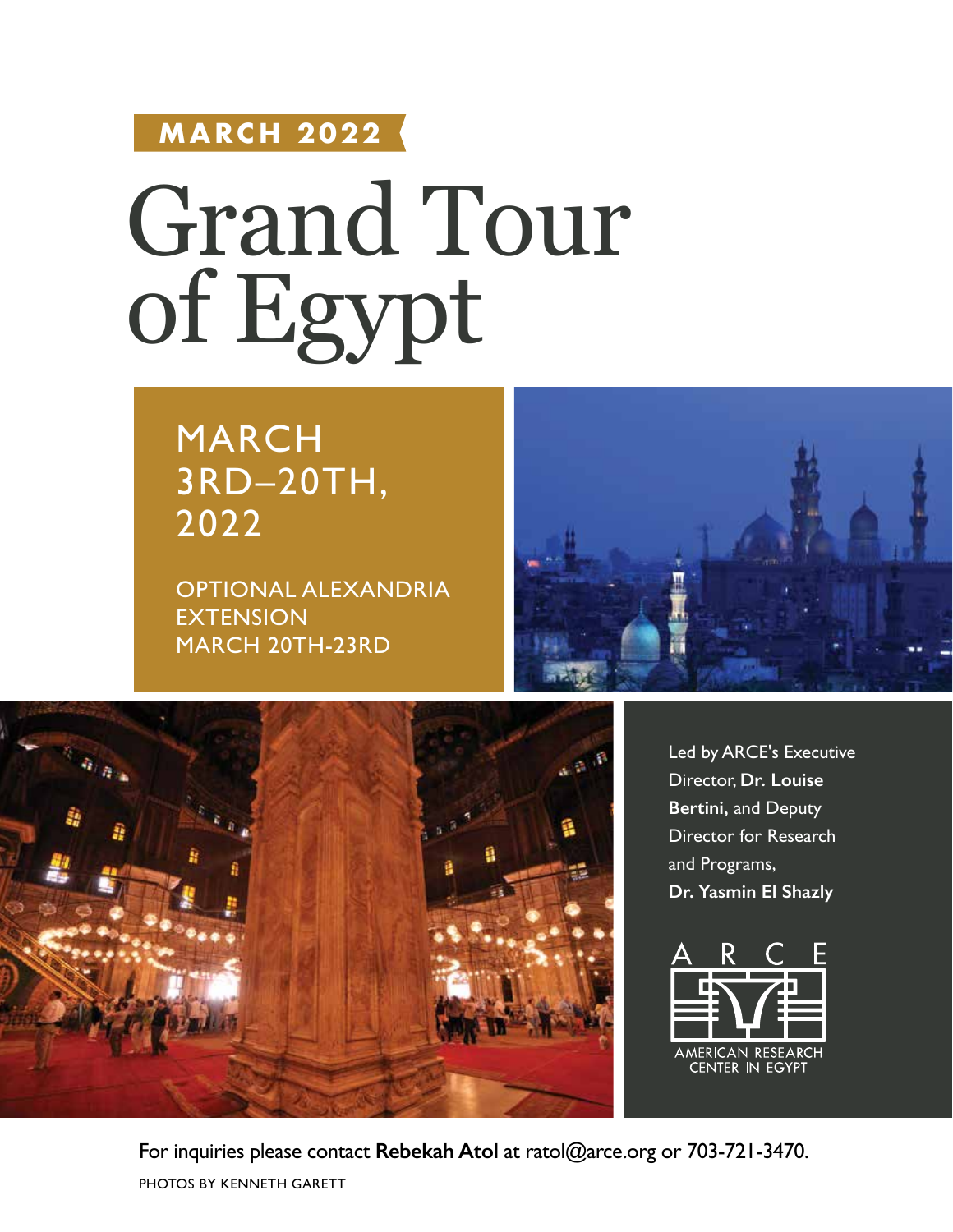# **ARCE Member Tour of Egypt**

March 03 – March 20, 2022

# **Thursday, March 03| Arrive in Cairo**

**Meals Included:** Dinner

Meet and Greet at Cairo Airport To ensure your journey is seamless from the start, our representative will meet you before passport control to assist with acquiring your visa stamps, moving through passport control, and collecting your luggage

Later you will be transferred to the **Hotel** for check-in Dinner at hotel **Dinner at hotel Dinner at hotel** 

# **Friday, March 04| Sakkara / Coptic Cairo / Coptic Museum.**

**Meals Included:** Breakfast / Lunch / Dinner

**07:00** Buffet breakfast at hotel

- **08:00** Meet your guide in the lobby and head to **Sakkara**. Sakkara is the ancient burial site of numerous kings of the Old Kingdom, including the first stone construction ever built: the Step Pyramid of King Djoser, which was constructed by Imhotep in the 27th century BC. Visit to the Serapeum is included.
- **Noon** Lunch at Sakkara Palm Club

After lunch, head to Coptic Cairo, where you will visit the **Hanging Church**, dating to the late 4th and early 5th century. The name of the basilica is "Al-Mu'allaqah" because it was built on top of the south gate of the Roman Fortress of Babylon. Then to the **Church of St. Sergius**, dating to the 5th century, which is built over the cave in which the Holy Family stayed and is regarded by visitors as a source of blessing.

Then to the **Coptic Museum**. The Coptic Museum was founded in 1908 and houses Coptic art from the earliest days of Christianity in Egypt through to early Islamic times. Artifacts include sculptures that show continuity from the Ptolemaic period, rich textiles, monastery frescoes, and the famous Nag Hammadi Codices. Allow at least a couple of hours to explore the 1,200 or so pieces on display.

Heading to the recently restored **Synagogue of Ben Ezra**-- the oldest Jewish synagogue in Egypt.

Return to hotel and enjoy the remainder of the evening at your leisure. **07:30 PM** Dinner in Felfela Restaurant **Dinner in Cairo** Overnight in Cairo

# **Saturday, March 05| Pyramids of Giza**

# **Meals Included:** Breakfast / Lunch / Dinner

- **06:00** Buffet breakfast at the hotel
- **07:00** Meet your guide and head to the Giza Plateau
- **08:00** Private visit to **the Paws of the Sphinx**. The Sphinx is the largest monolithic statue in the world and the oldest known monumental sculpture.

Proceed to the famous Giza Pyramid Complex, which is the site of the three pyramids of the pharaohs Khufu, Khafre, and Menkaure.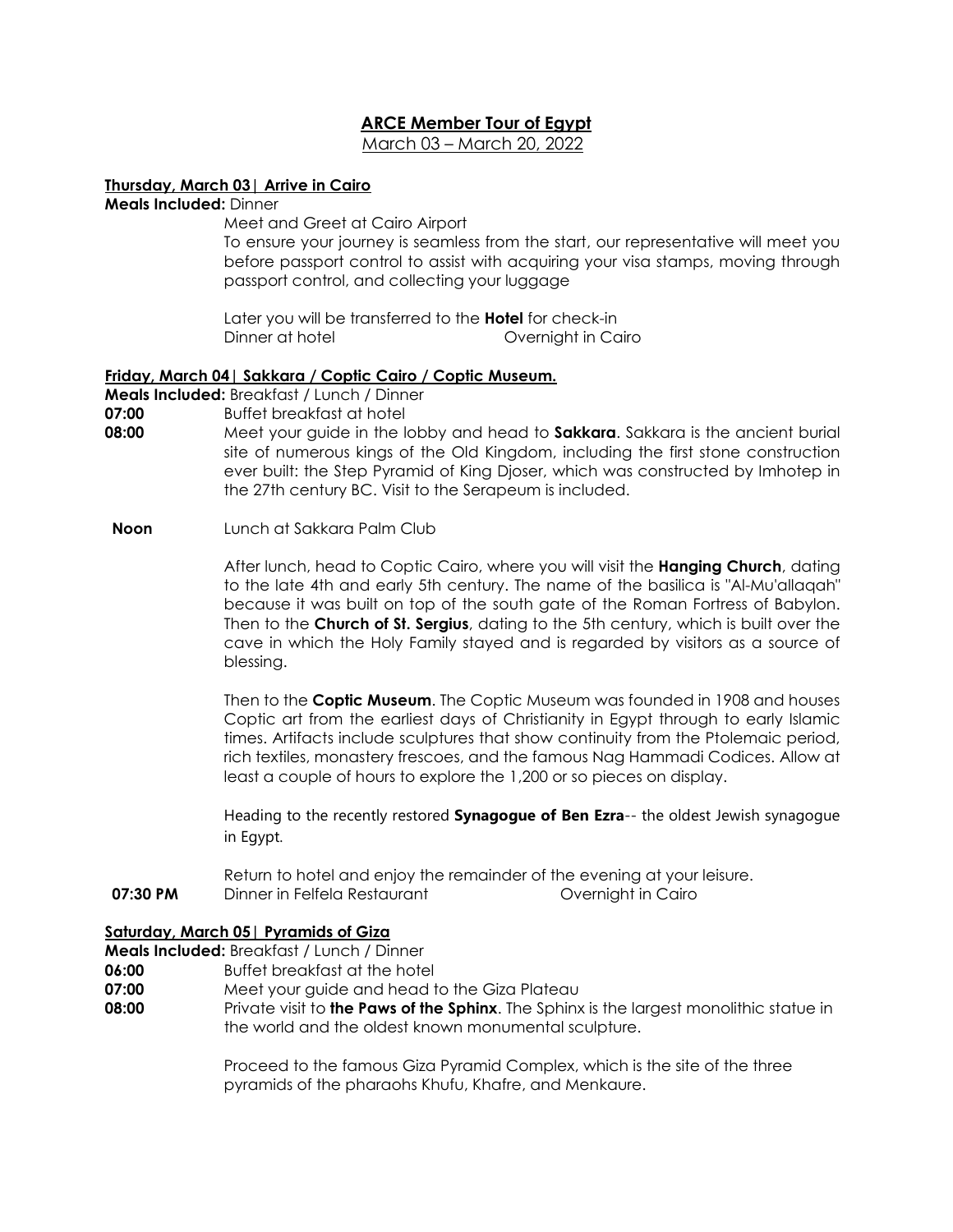#### **Entry to the Great Pyramid of Khufu included**

#### **Lecture at the Paws of the Sphinx**

**Noon** Lunch at Andrea Restaurant

> **Grand Egyptian Museum** (if it is open). If not, we will visit the **National Museum of Egyptian Civilization (NMEC).**

**18:30** Lecture with Nairy Hampikian / Reception at ARCE Dinner at Tabula Restaurant Return to hotel **Cairo** Overnight in Cairo

#### **Sunday, March 06| Historic Cairo / Citadel / Egyptian Museum. Meals Included:** Breakfast / Lunch

**07:00 Buffet breakfast at the hotel** 

**08:00** After breakfast, meet your guide and head to **the Bab Zuwayla**

Start the day with visiting the **Zawiya-Sabil Farag Ibn Barquq**, then begin our walk from Bab Zuwayla, the southern entrance to the original Fatimid settlement of Cairo that was founded in 969 A.D. It was later reconstructed in stone in the late 11th century A.D. by Badr al-Gamali, then-ruler of Egypt. Bab Zuwayla remained famous into the 19th century as a setting for the public execution of criminals. At times the severed heads of the criminals would be displayed along the tops of the walls, the most famous of which were the Mamluks killed in the Citadel massacre of 1811.

Continue to **Sabil Mohammed Ali**. This elegant Sabil (public fountain) built in 1820 was the first in Cairo to have gilded window grilles and calligraphic panels in Ottoman Turkish. It has been meticulously restored by ARCE, with interesting displays about Muhammed Ali, who built the Sabil to honor his son Tusun after his passing. It is also possible to visit the cistern below the Sabil and school rooms in the kuttab (Quranic School) upstairs, which welcomed students until 1992.

Ending with **Al Azhar mosques**, **El Moez Street**, and spending the remainder of the day at **Khan El Khalili Market**.

Lunch at Naguib Mahfouz Restaurant

Drive to Mokattam Hill where the medieval fortress built by Salah El Din Al Ayoubi is located. **The Citadel** encompasses the Ottoman period Mosque of Mohamed Ali.

Visit to the famous **Egyptian Museum** to see its world-renowned collection of Pharaonic art, spanning the Predynastic period through the Greco-Roman. The museum contains the world's most extensive collection of pharaonic antiquities and no visit to Egypt is complete without a trip through its galleries.

Return to hotel and enjoy the remainder of the evening at your leisure. Dinner on your own Overnight in Cairo

#### **Monday, March 07| Drive to Minya**

**Meals Included:** Breakfast / Lunch / Dinner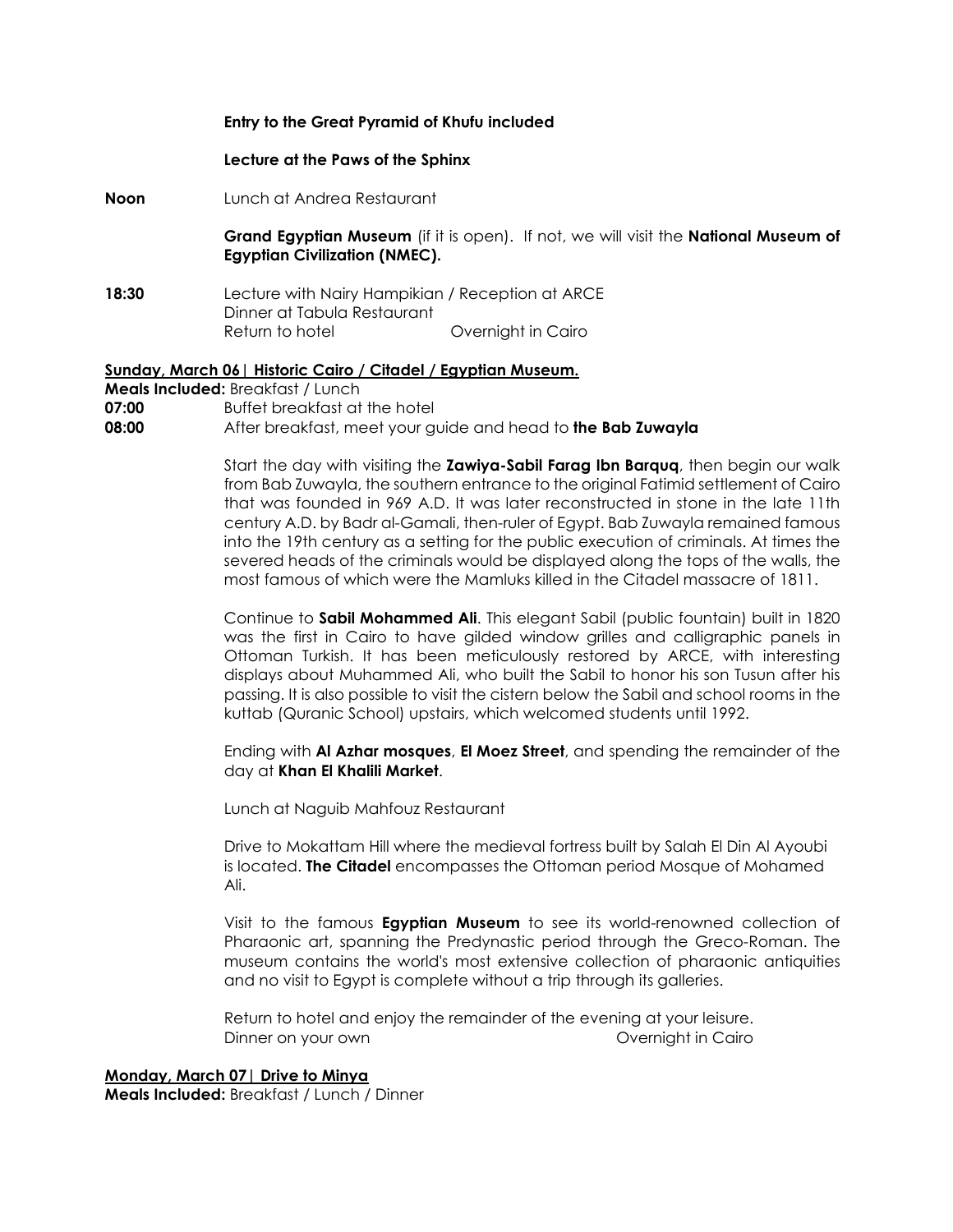**06:00** Buffet breakfast at the hotel Checkout after breakfast Meet your guide in the lobby and drive to Minya. Visit **Meidum Pyramid**. About 30 km northeast of Medinat Al Fayoum is the ruin of the first true pyramid attempted by the ancient Egyptians. It began as an eight-stepped structure, with the steps later filled in and an outer casing added to form the first pyramid shell. There were design flaws and some time after completion the pyramid's own weight caused the sides to collapse. Today, only the core stands, although it is still an impressive sight.

> Drive to **Hawara Pyramid** (Pyramid of Amenemhat III). Hawara is about 8 km southeast of Medinat Al Fayoum, on the north side of the Bahr Yusuf canal (the canal that connects Al Fayoum to the Nile). This second pyramid of Amenemhat III was built at a gentler angle than his first one (the tower-like Black Pyramid at Dahshur). Herodotus described the adjacent mortuary temple (300m by 250m) as a 3,000-room labyrinth that surpassed even the Pyramids of Giza. Strabo claimed it had as many rooms as there were provinces.

Free time for lunch "Lunch box included".

Drive to **Lahun pyramid** (pyramid of Senusret II of the Middle Kingdom). The builders of this 48-meter-high pyramid reduced the amount of work necessary to construct it by ingeniously using an already existing 12-meter-high limestone hill as its foundation and core.

Later you will be transferred to **Grand Aton Hotel** for check-in. Dinner at hotel **Dinner at hotel Dinner at hotel** 

# **Tuesday, March 08| Beni Hassan Tombs / Tel Amarna**

**Meals Included:** Breakfast / Lunch / Dinner

- **07:00** Buffet breakfast at the hotel
- **08:00** Meet your guide in the lobby and head to **Beni Hassan**. The necropolis of Beni Hasan occupies a range of east-bank limestone cliffs, some 20 km south of Minya. Most tombs date to the 11th and 12th dynasties (2125–1795 BC), with the 39 upper tombs belonging to nomarchs (local governors). Many remain unfinished and only four are currently open to visitors, but they are well worth the trouble of visiting for the fascinating glimpse they provide into the daily life and political tensions of the period.

Free time for lunch "Lunch box included".

Head to **Tell el-Amarna**, where you can see the northern nobles tombs including those of Ahmose and Huya. Tell el-Amarna is the site of the remains of the capital city established in 1346 BC and built by the Pharaoh Akhenaten of the late Eighteenth Dynasty. It was abandoned shortly after his death (1332 BC). The name for the city employed by the ancient Egyptians was Akhetaten, meaning "Horizon of the Aten."

Return to hotel and enjoy the remainder of the evening at your leisure. Dinner at hotel **Dinner at hotel Dinner at hotel** 

#### **Wednesday, March 09| Tuna El Gebel/Hermopolis**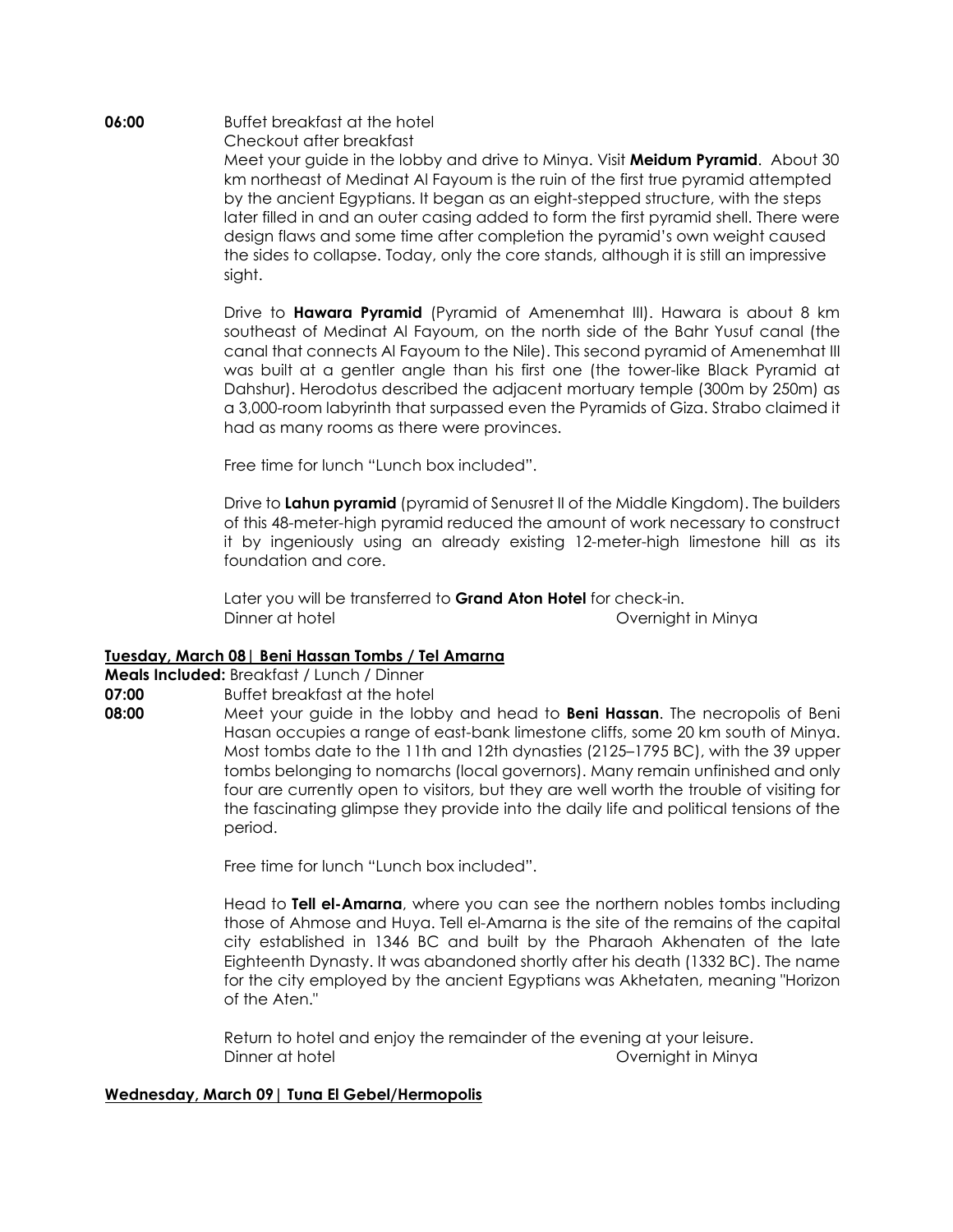#### **Meals Included:** Breakfast / Lunch / Dinner

**07:00** Buffet breakfast at the hotel Checkout after breakfast Meet your guide at the lobby. En-route to Sohag, visit **Tuna El Gebel**.

> At Tuna El Gebel you will see the tombs of Petosiris (4th century BC) and Isadora (2nd century AD), along with the Ibis Catacombs that contain millions of ibis mummies given as votive offerings to the god Thoth.

> Before arriving at Tuna el-Gebel, you will visit the western-most of Akhenaten's boundary stelae. A steep flight of stone steps leads to a tiny shrine cut into the escarpment and the large boundary stela which is cut into the face of the cliff, and dates to year 6 of Akhenaten's reign. At the top of the stela, the king and queen offer to the Aten in a typical Amarna pose, while the text below records Akhenaten's oath not to extend the limits of his city. The royal statues on the left are now headless and support tall offering tables depicting the couple's three eldest daughters.

Proceed to the city of **Hermopolis**

Free time for lunch "Lunch box included". Later you will be transferred to **Sohag Hotel** for check-in. Dinner at hotel **Dinner at hotel Dinner at hotel** 

#### **Thursday, March 10| Athribis / White Monastery/ Red Monastery**

**Meals Included:** Breakfast / Lunch / Dinner

- **07:00** Buffet breakfast at the hotel
- Checkout after breakfast
- **08:00** Meet your guide in the lobby and head to **Athribis**. Athribis (ancient Hut-Repty) is the site of a temple dedicated to the goddess Repyt (Triphis) constructed under the reign of Ptolemy XV Caesarian and subsequent Roman Emperors. South of this temple was an earlier temple of Ptolemy IX Soter II. Lecture with Dr. Marcus Müller.The next visit will be to **the Red Monastery** (Deir al-Ahmar). Built in the 5th century AD by Shenouda's disciple Bishoy. Since 2003, ARCE has undertaken a massive conservation project of the sanctuary and the nave of the church.Lecture with Dr. Nicholas Warner.

Lunch will be served at the Red Monastery

Short drive west of Sohag, **the White Monastery** (Deir al-Abyad) dates from the early 5thcentury AD. Named for the color of its masonry, the monastery was built by the Coptic saint Shenouda using chunks of white limestone taken from local Pharaonic temples.

Drive to Abydos "South of Sohag", check in at **House of Life Hotel** Dinner at hotel Overnight in Abydos

**Friday, March 11| Abydos/ Dendera**

**Meals Included:** Breakfast / Lunch / Dinner<br>**07:00** Buffet breakfast at the hote **07:00** Buffet breakfast at the hotel Checkout after breakfast **08:00** Meet your guide in the lobby and drive to **Abydos**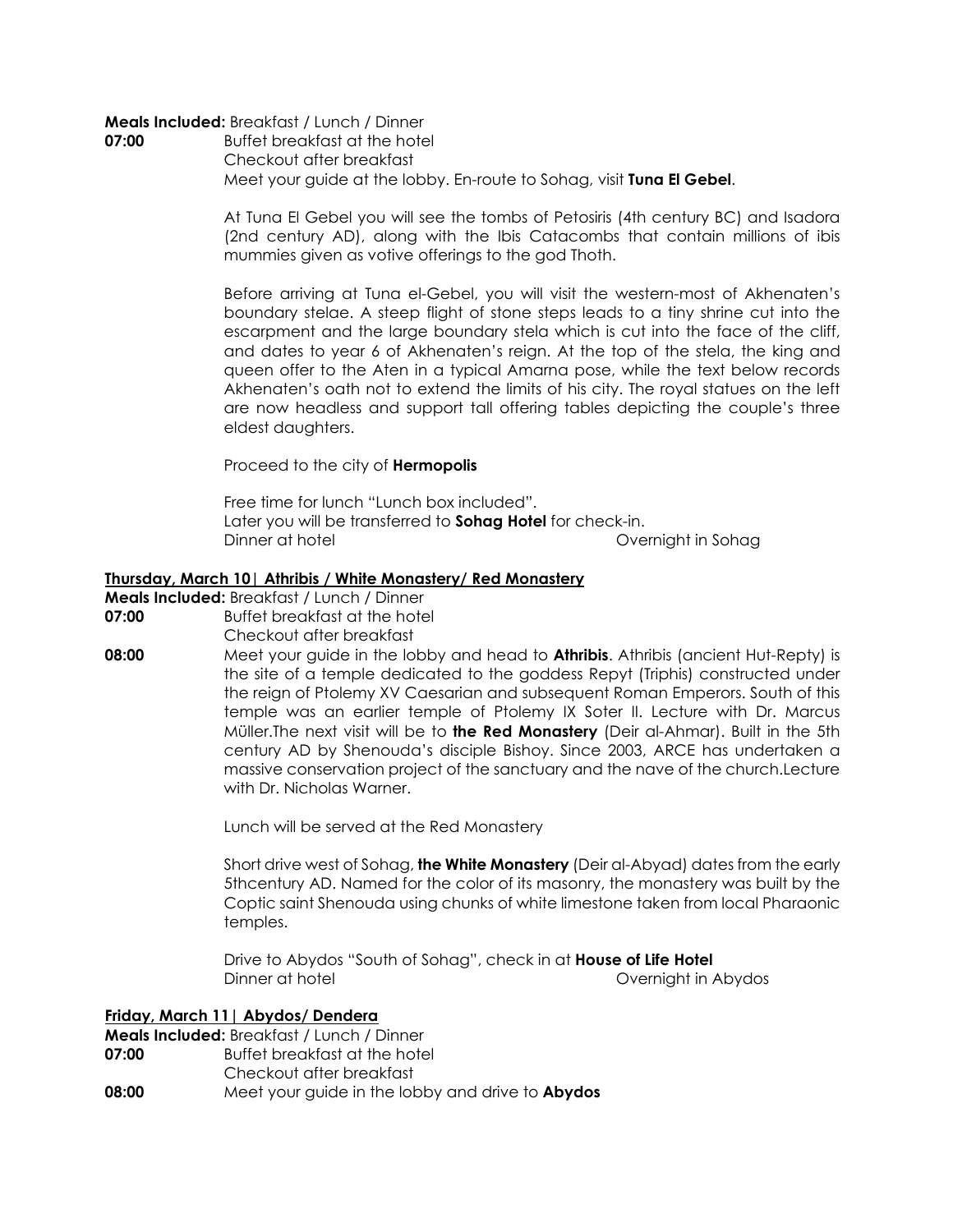Tour will be by Dr. Matt Adams/Dr. Deborah Vischak (If available).Considered one of the most important archaeological sites of ancient Egypt, the site of Abydos dates back to the Early Dynastic period (and earlier) where the Kings of the first and second dynasties are buried. The site later became associated with the burial site of the god Osiris, leading to the growth of the town's importance as a cult center.

Today, Abydos is notable for the cult temple of Seti I dedicated to the god Osiris. The temple contains an inscription from the Nineteenth Dynasty known as the Abydos King List. It is a chronological list showing cartouches of most kings of Egypt from Menes until Ramses I, Seti's father.

Free time for lunch "Lunch box included".

Head to **Dendera**. The town of Dendera is located on the west bank of the Nile, about 60 km to the north of Luxor, in the 6th Nome of Upper Egypt. The Dendera Temple Complex is situated around 2.5 km to the southeast of this city. The earliest evidence of the site dates to the Old Kingdom and it has also the remains of a temple built during the New Kingdom. Most of what can be seen at the site today is the Ptolemaic temple dedicated to the goddess Hathor.

Later you will be transferred to **Steigenberger Hotel** for check-in. Dinner at hotel **Dinner** at hotel **Dinner** at hotel **Dinner** at hotel **Dinner** at  $\theta$ 

#### **Saturday, March 12| Medinat Habu Temple / Valley of the Queens / Valley of the Kings**

**Meals Included:** Breakfast / Lunch / Dinner

**07:00** Buffet breakfast at the hotel.

**08:00** Meet your guide in the lobby for your private tour to the West Bank including the **Medinet Habu Temple**, Valleys of the Kings and Queens. This is the vast Necropolis of Thebes, the city of the dead.

> Begin withMedinetHabu Temple, the site that is dominated by the Mortuary Temple of Ramses III (1194 – 1163 B.C.), the largest on the west bank and one of the best preserved. Lecture with Dr. Raymond Johnson.

> Continue to the **Valley of the Queens**, a gorge in the hills along the western bank of the Nile River in Upper Egypt. It served as the burial site of the queens and some royal children of the Nineteenth and Twentieth Dynasties (1292–1075 BC). The queens' necropolis is located about 2.5 km west of the mortuary temple of Ramses III.

Entry to the **tomb of Queen Nefertari**

Lunch at Al Marsam Restaurant

Head to **Valley of the Kings**.Here you will visit the tombs of Egypt's New Kingdom Pharaohs. Cut deep into the rocky mountainside are the magnificent tombs of spellbinding construction and decoration. **Entry to the tombs of Kings Tutankhamun and Ramses VI.**

Return to hotel and enjoy the remainder of the evening at your leisure.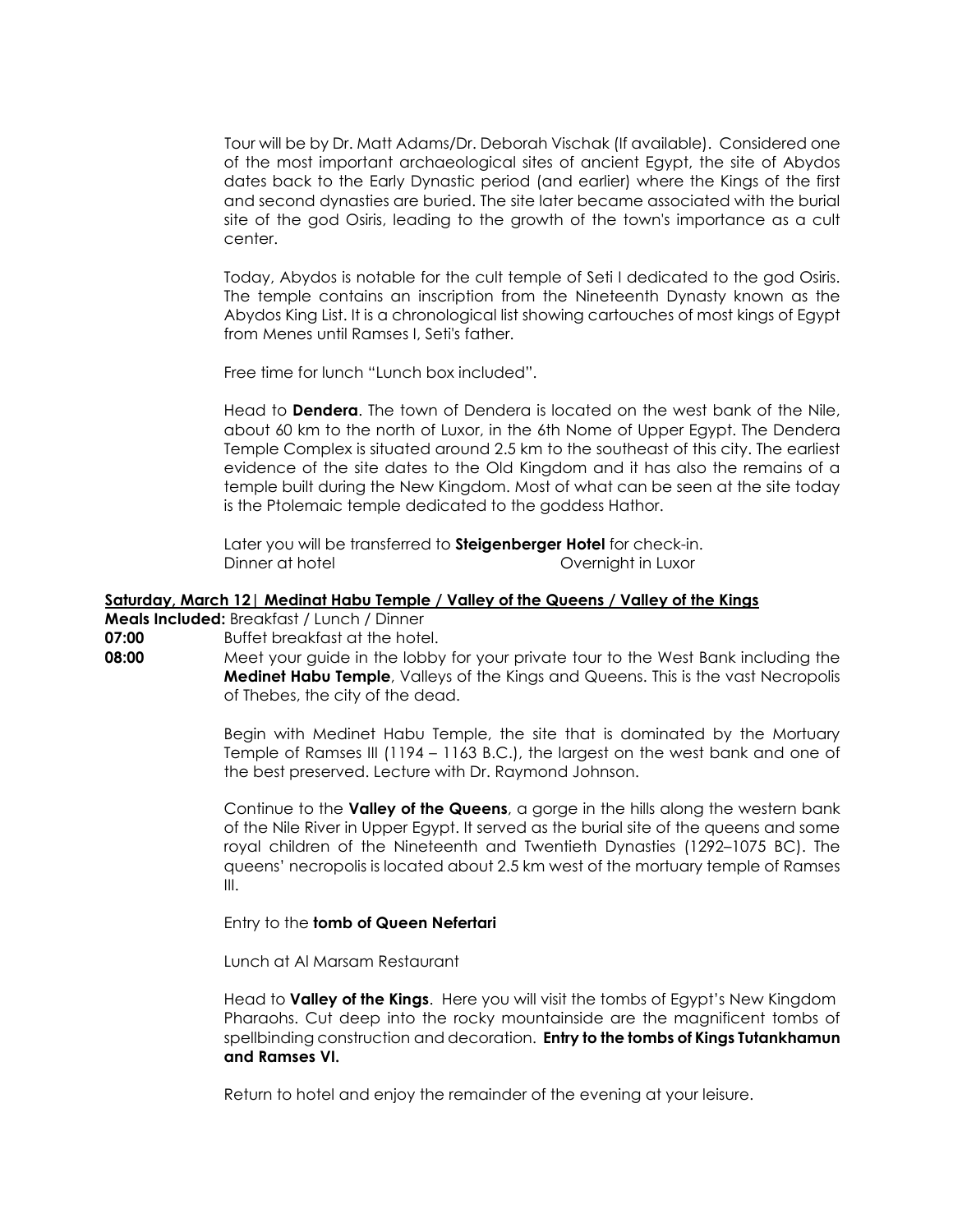Dinner on your own **Dinner on your own Overnight in Luxor** 

#### **Sunday, March 13| Qurna, Draa El Naga** and **Menna (Ramose)**

**Meals Included:** Breakfast / Lunch / Dinner **07:00** Buffet breakfast at the hotel

**08:00** Meet your guide at the lobby and head to **Qurna, Draa El Naga** and **Menna (Ramose).**

> ARCE's Qurna Site Improvement project (QSI) ran between 2011 and 2014 and was funded by USAID. The project was developed in response to both the demolition of the hamlets in Sheikh Abd el Qurna and el Khokha, and the economic crisis that followed the 2011 Egyptian Revolution.

> The destruction of the hamlets left large portions of the UNESCO World Heritage site in visual disarray, with debris piles and the remains of partially demolished buildings in and around tombs open to visitors. At the same time, employment estimates suggested that 70% of Luxor locals were either directly or indirectly economically tied to aspects of the tourism industry. With the collapse of this industry after the revolution, local populations, particularly those on the West Bank, faced hardship. Funding provided through USAID enabled the creation of a large program of work that, in part, addressed both of these concerns.

> From 1921-1923, Clarence Fisher excavated at the site of Dra Abu El Naga, an important non-royal cemetery near Deir el Bahri in western Thebes. Fisher's excavations included work in the tombs of New Kingdom officials and the mortuary complex of the Eighteenth Dynasty king Amenhotep I and his wife Nefertari (1525- 1504 B.C.) Beginning in 1967, Lanny Bell continued work at this site concentrating on the epigraphic recording and conservation of the decorated rock-cut tombs of Dynasty 19 (1292-1190 B.C.). The work at the site provided significant artifacts for the Museum including statuary, pottery funerary furnishings and painted reliefs.

Finishing the tour with **Menna (Ramose)** Tomb at the Valley of Nobles.

Lunch at hotel

Return to hotel and enjoy the remainder of the evening at your leisure. Dinner at hotel **Dinner** at hotel **Dinner** at hotel **Dinner** at  $\alpha$ 

# **Monday, March 14| Karnak Temple / Luxor Temple / Luxor Museum**

**Meals Included:** Breakfast / Lunch / Dinner **07:00** Buffet breakfast at the hotel Checkout after breakfast

> **Khonsu Temple** and **ARCE lab at Karnak Temple**. Meet your guide in the lobby and head to Karnak Temple. Walk along the 2 km long Avenue of Sphinxes to enter the complex as your guide explains how the massive facade was constructed. On entering Karnak, you will see each legacy left by the various pharaohs as the complex grew even larger. The deeper you go into the complex, the further back in time you will travel, with the oldest ruins dating back over 3,000 years.

**12:00 noon** Embarkation **Noon** Lunch on board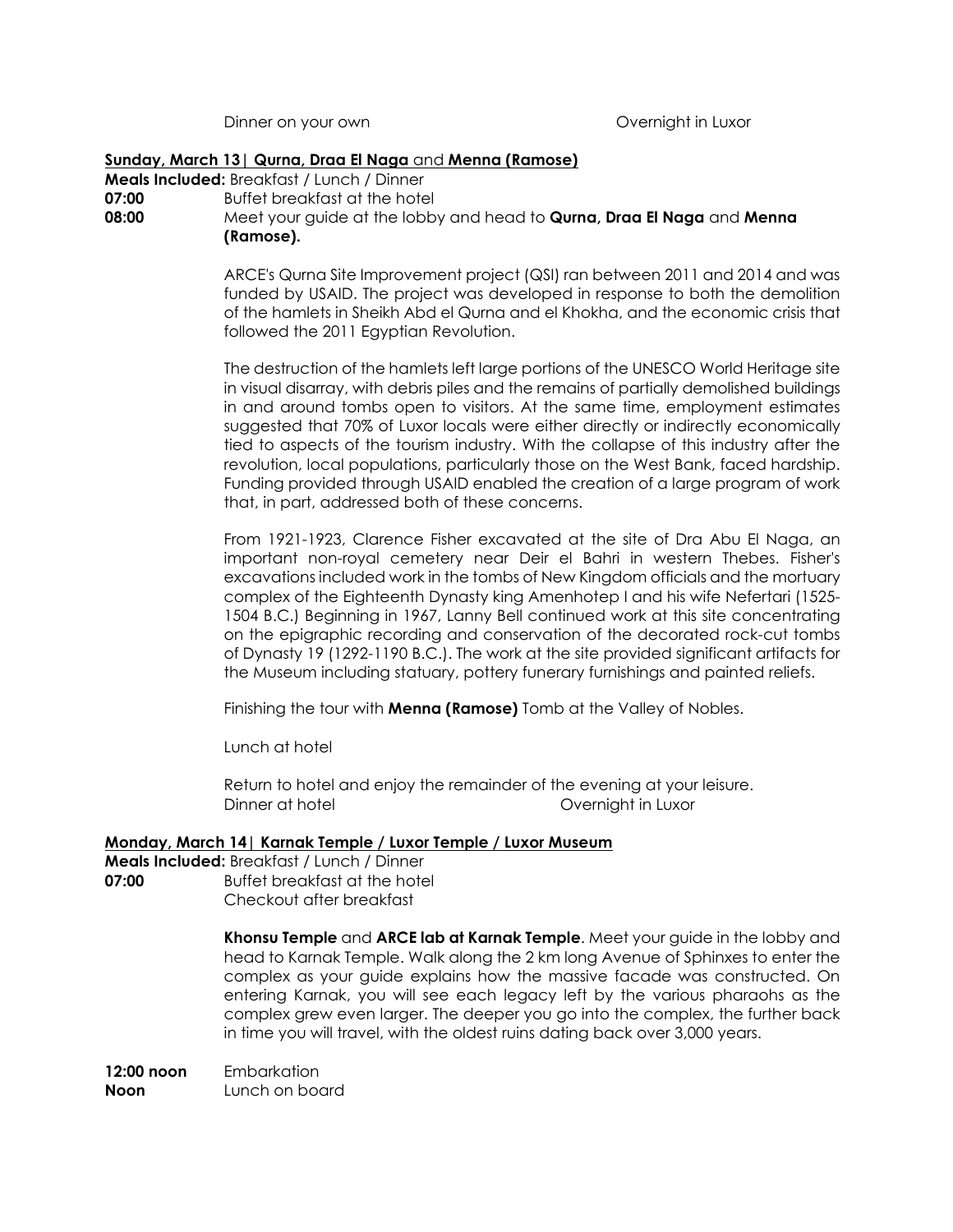Meet your guide in the lobby to then head to **Luxor Museum**. This wonderful museum has a well-chosen, brilliantly displayed and explained collection of antiquities dating from the end of the Old Kingdom right through to the Mamluk period, mostly gathered from the Theban temples and necropolis.

Visit **Luxor Temple**, which was once joined to the Temples of Karnak by the Avenue of Sphinxes, a portion of which marks the entrance to the temple. Dominated by statues of pharaoh Ramses II, Luxor Temple has survived Nile floods, foreign invasion, and thousands of years of exposure to the elements.

**Early Evening** Tea at club lounge

**Late Evening** cocktail reception

Dinner on board **Overnight in Luxor** 

# **Tuesday, March 15| Dier El Madinah / Hatshepsut Temple / Ramesseum Temple**

- **Meals Included:** Breakfast / Lunch / Dinner
- **07:00** Buffet breakfast on board<br>**08:00** Meet your auide at the lob

**08:00** Meet your guide at the lobby for your tour of the West Bank of Luxor

Drive to **Deir El Medina**, where the workers and craftsmen who built the tombs in the Valleys of the Kings and Queens lived. Most of the information we have on daily life in ancient Egypt comes from this incredible site. You will also be able to visit some of their beautifully decorated tombs.

Continue to visit the **Temple of Queen Hatshepsut**, the most significant of Egypt's female rulers. She came to power early in Dynasty 18, at the beginning of the New Kingdom. The Temple is not only a memorial temple that honors Queen Hatshepsut, it is also one of the greatest Egyptian architectural achievements. Designed by Senenmut, Hatshepsut's steward and architect, this mortuary temple closely resembles the classical Greek architecture that became popular 1,000 years later.

Head to the **Ramesseum**, the Mortuary Temple of Ramses II. Although half in ruin, it still has a romantic appeal due to the remains of a colossal statue of the king lying shattered in the first court. Reputed as the inspiration for Shelley's well-known poem "Ozymandias," it is as much a tribute to the superb work of the sculptors as to the king himself.

**Noon** Sail to Edfu via Esna Lunch on board **Early Evening** Captain's Welcome Cocktail Party Dinner on board **Overnight in Edfu** 

# **Wednesday, March 16| Temple of Edfu / Temples of Kom Ombo**

- **Meals Included: Breakfast / Lunch / Dinner**
- **07:00** Buffet breakfast on board.
- **08:00** Meet your guide in the lobby and transfer to the **Temple of Edfu**, dedicated to the falcon-headed god, Horus. It is one of the finest examples of Ptolemaic art in Egypt. You will then be transferred to the temple by caleche. The city of Edfu lies half way between Luxor and Aswan on the site of the ancient city of Djeba. It is located 100 km south of Luxor, and 53 km south of Esna. **11:00** Sail to Kom Ombo
- **Noon** Lunch on board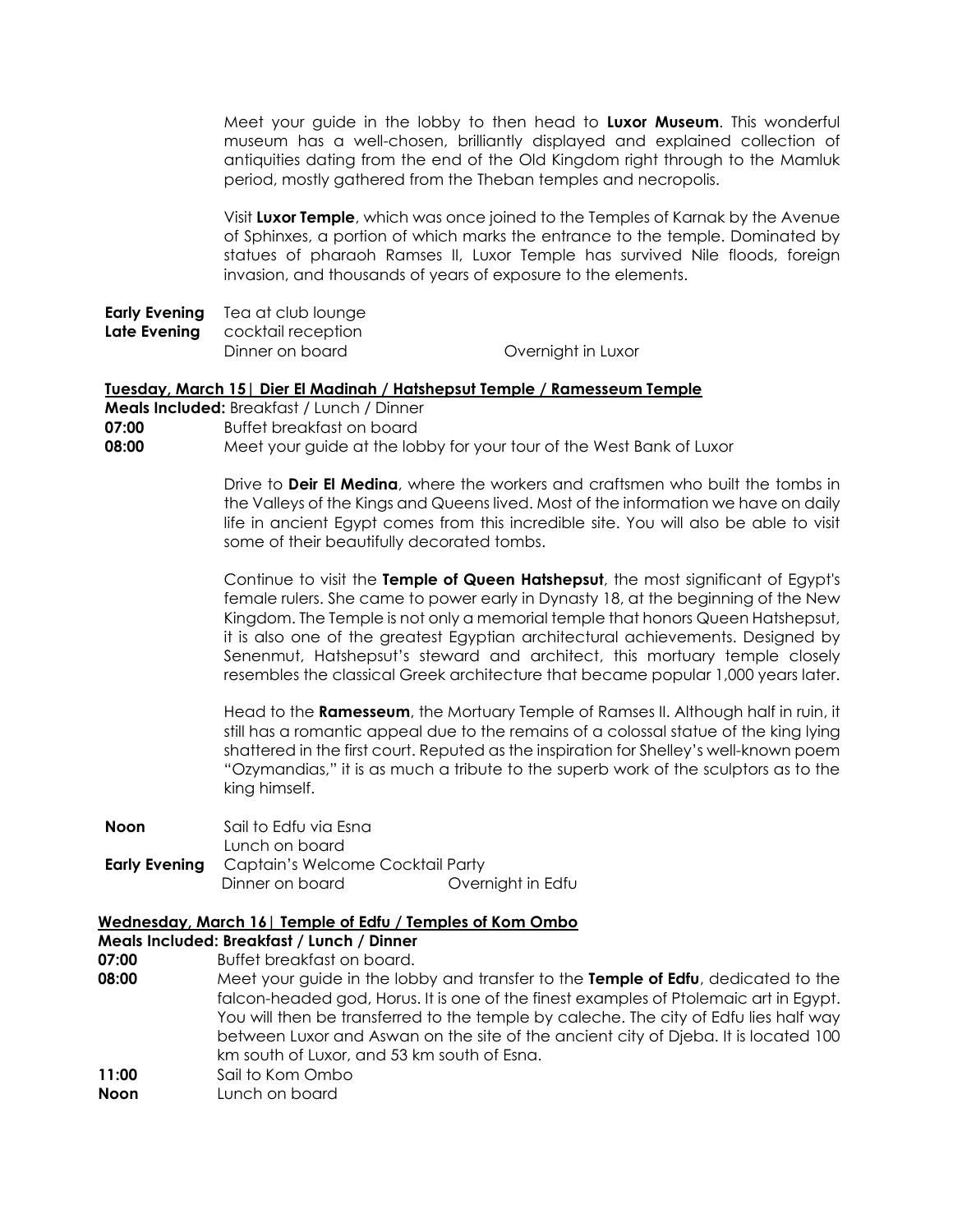**Afternoon** Visit the Twin **Temple of Kom Ombo**. It is dedicated to the hawk-headed god, Harwar, and the crocodile god, Sobek. The Ptolemaic temple lies 40 km north of Aswan and 70 km south of Edfu.

| <b>PM</b> | Sail to Aswan                      |                    |
|-----------|------------------------------------|--------------------|
| <b>PM</b> | Dinner on board                    |                    |
|           | <b>Late Evening</b> Galabeya Party | Overnight in Aswan |

#### **Thursday, March 17| Philae Temple** / **High Dam / Unfinished Obelisk**

# **Meals Included: Breakfast / Lunch / Dinner**

- **07:00** Buffet breakfast on board
- **08:00** Visit **Philae Temple** and **High Dam**. Leave the cruise with your guide and drive over the Old Aswan Barrage, constructed in the 1920s over the Nile's first cataract. You will arrive at the site of the Aswan High Dam, one of the largest rock-filled dams in the world and considered as a great achievement of modern construction. From the top of the dam you will look out at Lake Nasser, the largest artificial lake in the world.

Proceed to the docks on Lake Nasser for a short boat ride to the island of Philae where you will visit the beautiful Temple of Isis.

Continue to the **Unfinished Obelisk**, which is the largest known ancient obelisk and is located in the northern region of the stone quarries of ancient Egypt in Aswan.

**Noon** Lunch on board

#### **Afternoon** Sail on the Nile by **Felucca around Kitchener's Island & Agha Khan**

Then to **Qubbet Al Hawa;** On the hilltop above the Tombs of the Nobles lies this small domed tomb, constructed for a local sheikh or holy man. The steep climb up is rewarded with stunning views of the Nile and the surrounding area.

### Dinner on board **Late Evening** Nubian Folkloric show Overnight in Aswan

#### **Friday, March 18| Disembarkation / Kalabsha Temple / Nubian Museum**

#### **Meals Included: Breakfast / Lunch / Dinner**

- **07:00** Buffet breakfast on board Disembarkation after breakfast
- **08:00** Meet your guide and head to **Kalabsha Temple**, an impressive Roman temple built around 30 BC under the reign of Emperor Augustus. The temple was dedicated to the Nubian sungod Mandulis. You will also visit a number of smaller monuments moved to the site of New Kalabsha after the Nubian salvage campaign, including the small rock-cut temple of Beit el-Wali dating to the reign of Ramses II (dedicated to the gods Amun and Anukis), the Kiosk of Qertassi, and Gerf Hussein.

Lunch at the hotel - Sofitel Legend Old Cataract Hotel

PM Head to the **Nubian Museum**, which is the first museum to showcase the rich Nubian culture. The museum features Nubian artifacts, weapons, pottery, utensils, paintings, and sculptures.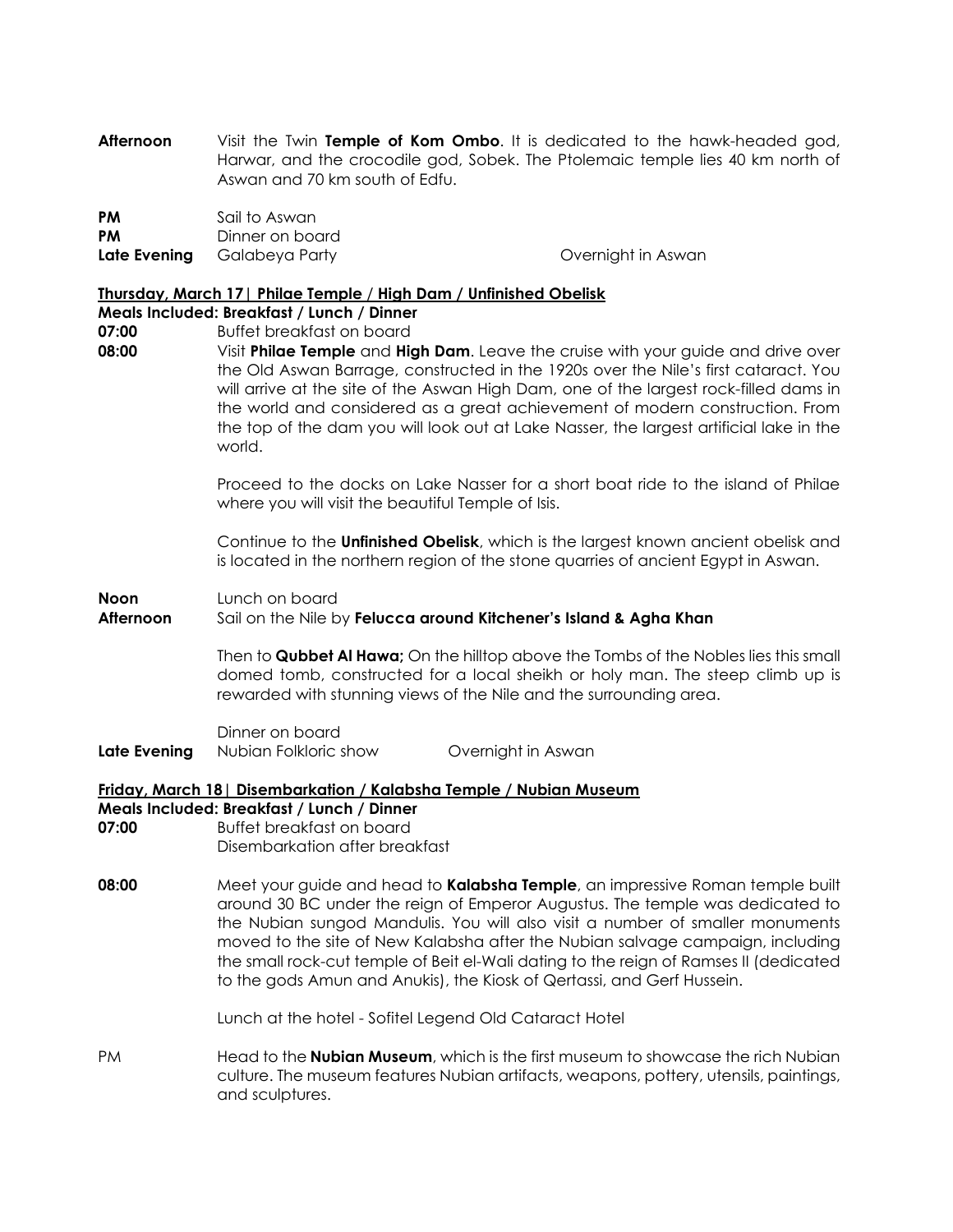Dinner at 1902 Restaurant **Constanting Construction Construction** Overnight in Aswan

#### **Saturday, March 19| Abu Simbel Excursion / Fly to Cairo**

**Meals Included: Breakfast / Lunch / Dinner**

Buffet breakfast at hotel

Meet our representative for your private transfer to Aswan airport for your short flight to Abu Simbel. Our representative will help you with all the departure procedures in Aswan and arrival procedures in Abu Simbel.

Upon arrival at Abu Simbel airport, you will be met by your guide and transferred to visit the great rock-cut temple with the four colossal seated status of Ramses II on the facade. It was dedicated to Amun-Ra, Ra-Horakhty, Ptah, and Ramses II. Then you will visit the smaller temple of the king's wife, Nefertari. These temples were threatened by flooding upon the completion of the Aswan High Dam and were preserved by international action organized by UNESCO. All parts of these temples were rebuilt on a plateau above the former site.

Return to Abu Simbel Airport for your domestic flight to Cairo via Aswan. Our representative will help you with all the departure procedures in Abu Simbel and arrival procedures in Cairo.

Upon arrive Cairo airport; you will meet our representative for your private transfer to your hotel for check-in.

Light lunch at Abu Simbel airport

Enjoy the remainder of the evening at your leisure Dinner at hotel **Overnight in Cairo** 

# **Sunday, March 20| Final Departure**

# **Meals Included: Breakfast**

Buffet breakfast at the hotel or breakfast box. (Depends on your flight time) Check out after breakfast

Meet our representative at the lobby for your private transfer to Cairo Airport Our representative will help you with all the departure procedures and formalities.

End of our services, wish you a nice trip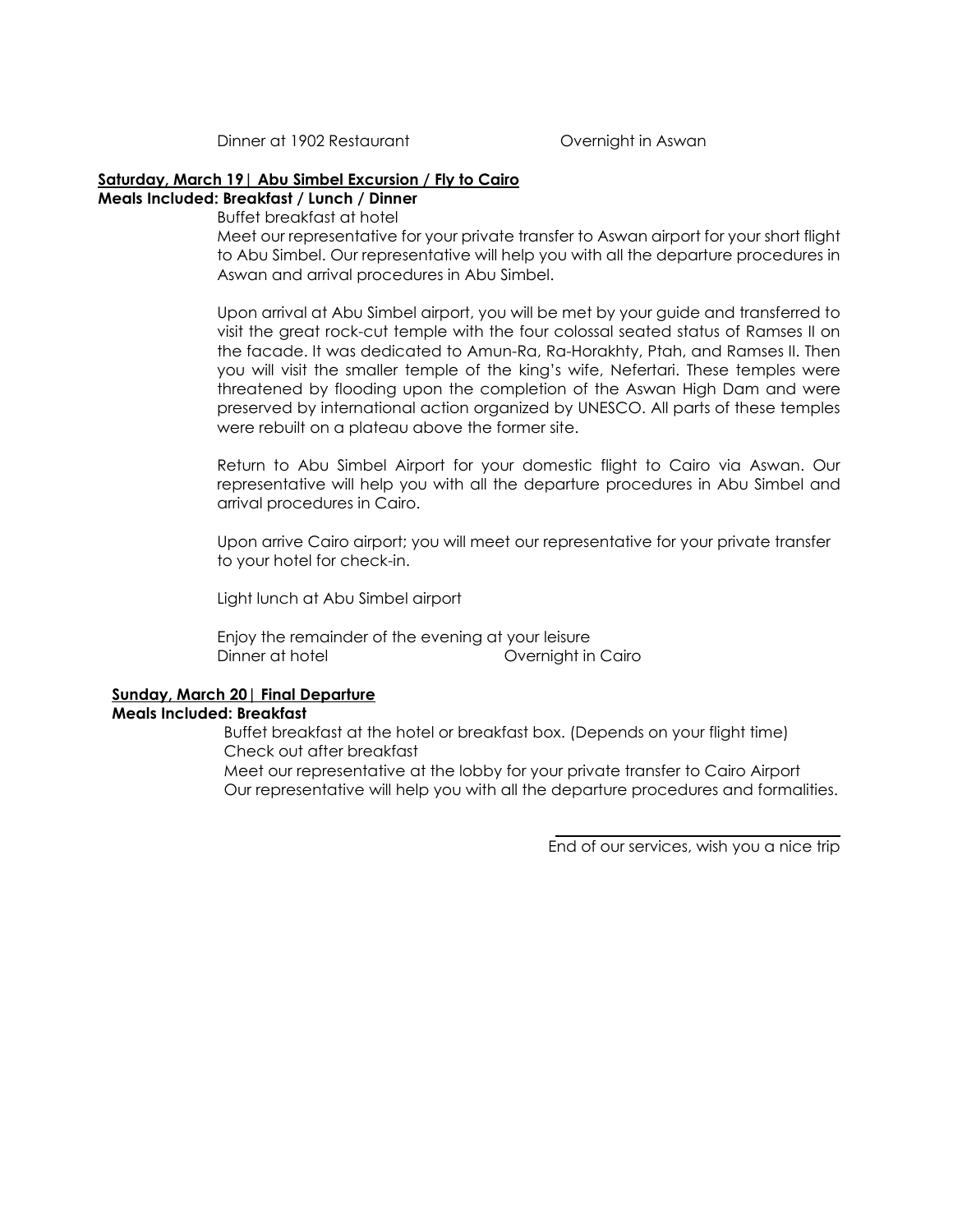# **Payment Information**

| <b>City</b> | <b>Hotel/Cruise</b>                | <b>Dates</b>            | <b>Nights</b> | Category               |
|-------------|------------------------------------|-------------------------|---------------|------------------------|
| Cairo       | Marriott Omar Khayyam              | March $03 -$ March $07$ | 4             | Nile view rooms        |
| Minya       | Grand Aton                         | March $07 -$ March $09$ | 2             | Nile view rooms        |
| Sohag       | Coral Cruise                       | March 09 - March 10     |               | Standard rooms         |
| Abydos      | House of Life                      | March 10 - March 11     |               | Standard rooms         |
| Luxor       | Steignberger                       | March 11 - March 14     | 3             | Nile view rooms        |
| Cruise      | Mayfair/Esplanade                  | March 14 - March 18     | 4             | Deluxe Cabins          |
| Aswan       | Old Cataract                       | March 18 - March 19     |               | Luxury Nile view rooms |
| Cairo       | <b>Intercontinental City Stars</b> | March $19 -$ March $20$ |               | Deluxe rooms           |
| Rates:      |                                    |                         |               |                        |
|             |                                    |                         |               | 20 passengers          |

| Per person in double        | <b>USD 7,935.00</b> |
|-----------------------------|---------------------|
| Single<br><b>Supplement</b> | USD 950.00          |

# **In case you booked an early flight on March 03, arriving Cairo before the check in time, you are requested to book an extra night at the Marriott Omar Khayyam so you can check in upon arrival (check in time at hotel is 02:00PM):**

# **Extra night at Marriott Omar Khayyam from March 02 - 03**

| <b>Nile</b><br>view room | \$95.00       | twin<br>night<br>∶m<br>per<br>person<br>וסי       |
|--------------------------|---------------|---------------------------------------------------|
|                          | 160.00<br>u). | ∵night in<br>single<br>per<br>erson<br>⊢er<br>ber |
|                          |               |                                                   |

# **Private transfer airport/hotel each way when arriving/departing with a separate flight from the group:**

| Per person | USD 60.00 | 45.00<br><u>JJD</u> | 40.00<br>не п<br>ບວ∟ |
|------------|-----------|---------------------|----------------------|

# **Rate includes:**

- All accommodation based on double occupancy per itinerary with breakfast daily
- All meals as shown in itinerary (B, L, D)
- Vehicle for group arrival and departure transfers on the first and last days of the program
- Land transportation per program by private coach
- All sightseeing and excursions, including entrance fees per program
- Private English-speaking guide throughout program
- Services of a professional Egitalloyd Tour Manager throughout the land tour program
- Flights within Egypt (Aswan/Abu Simbel/Aswan-Aswan/Cairo) on Economy class
- Water provided in bus during all visits transfers and all included meals
- Baggage handling at all hotels and airports, where available
- Tipping for Guide, Egitalloyd Tour Manager, hotels, Nile cruise, restaurants, drivers

# **Rate excludes:**

- International airfare between the U.S and the start and the end point of the trip
- Individual arrival and departure airport transfers
- Pre- or post-tour services
- Egypt entry visa fees
- Medical and trip interruption insurance; evacuation costs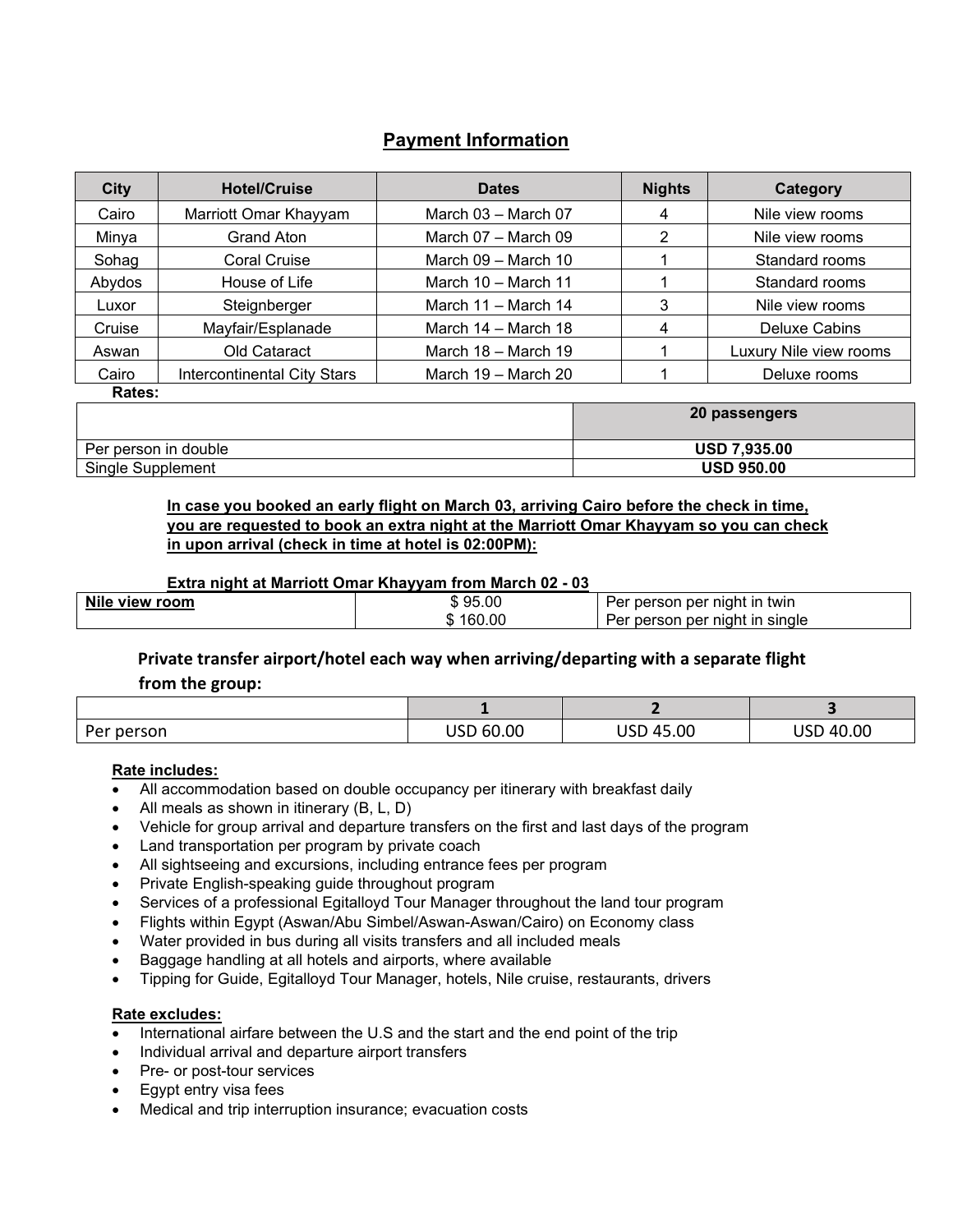- Food or beverages not included in group meals
- Items of a personal nature such as laundry, alcohol, telephone expenses, excess package fees, photo/video expenses inside sightseeing or museums (if allowed)
- Other items not expressly listed as included
- Travel insurance for medical AND political reasons

# **Important Notes:**

• Prices are based on a minimum group size of **twenty passengers** and are subject to increases if the number of paying passengers is less than twenty.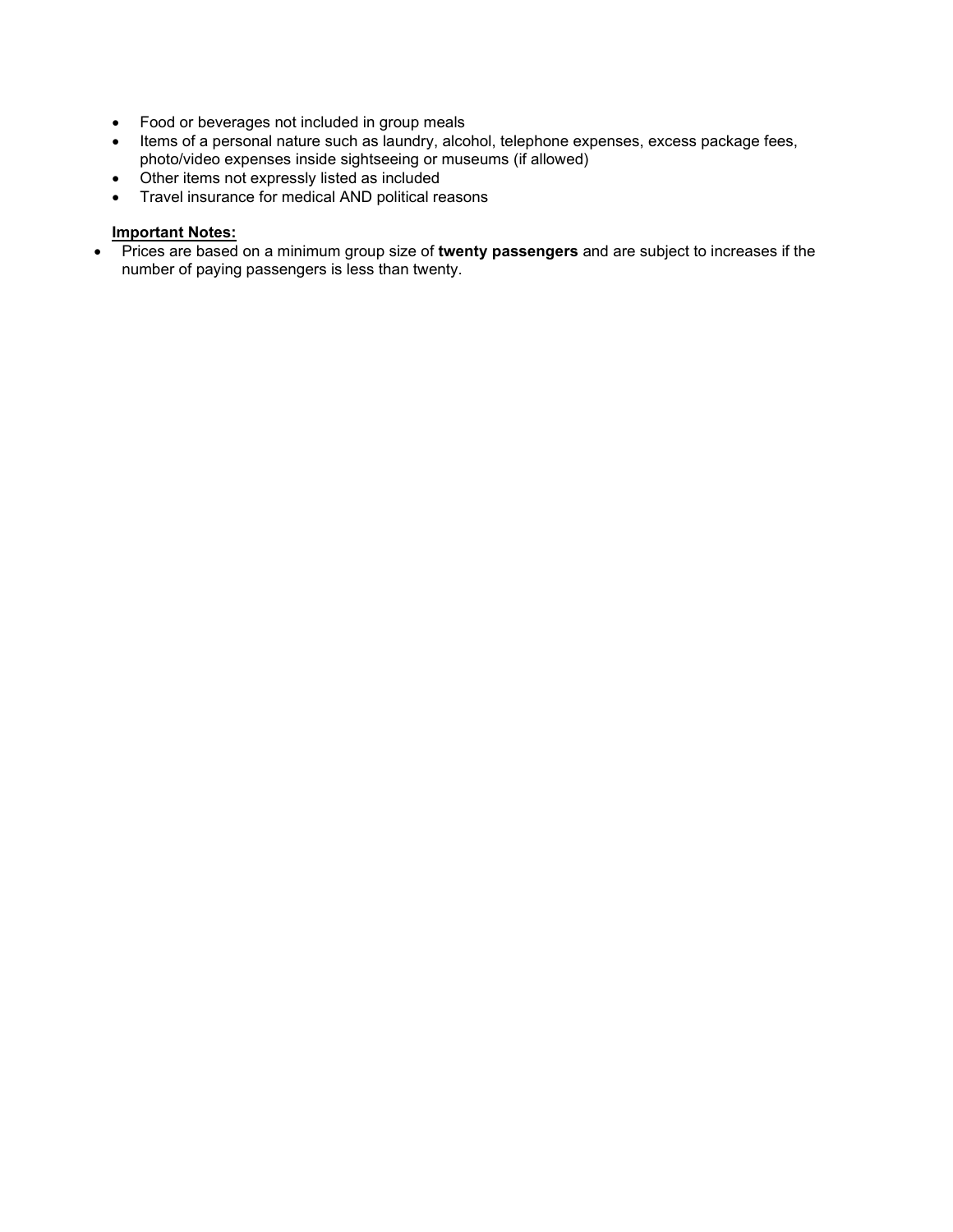# **Payment Schedule & Cancellation Policy**

#### **Payment Schedule**

• \$750 Deposit Per person Due on Confirmation Final Payment **Per person** Due 16 weeks before departure

#### **Cancellation Policy**

- 0% Cancellation fees From 16 weeks to 12 weeks before departure<br> **Example 18 Less \$300.00 Per person handling fee**)
	- (**Less \$300.00 Per person handling fee**)
- 35% Cancellation fees From 12 weeks to 8 weeks before departure
- 55% Cancellation fees From 8 weeks to 6 weeks before departure
	- 75% Cancellation fees From 6 weeks to 3 weeks before departure
- 100% Cancellation fees Any cancelation from 21 days before departure

# **A full refund will apply in case of "Force Majeure"**

Force Majeure is identified as acts of God, war and revolution, acts of terrorism preventing travel to Egypt, natural disasters happening within Egypt and not outside the country.

#### **Payment through bank wire transfer for DEPOSITS & FINAL PAYMENTS**

|                        | Please find below Egitalloyd bank details and contact information: |
|------------------------|--------------------------------------------------------------------|
| Account name:          | <b>Egitalloyd Travel</b>                                           |
| Bank name:             | Export Development Bank of Egypt                                   |
| Address:               | 71 Mesadak street, Dokki                                           |
|                        | Giza - Egypt - Post code: 12311                                    |
| <b>Account Number:</b> | 16258                                                              |
| Swift:                 | <b>EXDEEGCXXXX</b>                                                 |
| <b>IBAN#</b>           | EG540061008502020001625801021                                      |
| Phone:                 | +202-33-386-810                                                    |
|                        |                                                                    |

#### **Payment by Credit card for DEPOSITS & FINAL PAYMENTS (Visa & Mastercard ONLY)**

- 3% to be added to the per person rate (Credit card fees)
- Needed:
	- Credit Card holder name
	- $\triangleright$  Cell phone number
	- $\triangleright$  Fmail address

For inquiries and to reserve your place on this tour, please call **(703) 721-3470** or email Rebekah Atol at [ratol@arce.org](mailto:ratol@arce.org)**, Hisham El-sebai at** [hisham@egitalloyd.com](mailto:hisham@egitalloyd.com) To participate, individuals must be members of ARCE in good standing.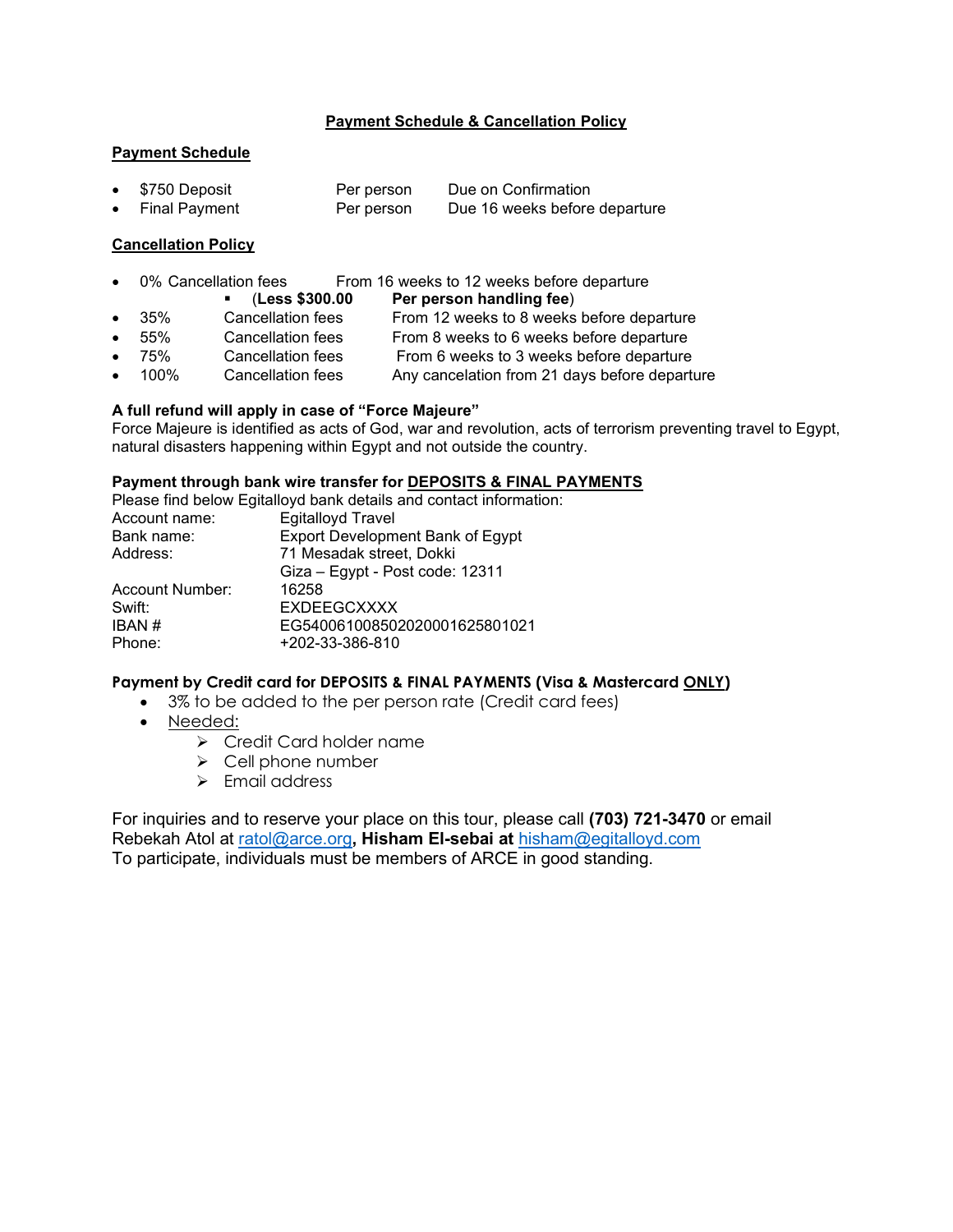# **ARCE Member Extension Tour of Egypt March 20 – March 23, 2022**

#### **Sunday, March 20| Drive to Alexandria.**

**Meals Included:** Breakfast / Lunch / Dinner.

**06:00** Buffet breakfast at hotel.

#### **Checkout after breakfast.**

**07:00** Meet your guide at the lobby and head to Alexandria "North-West of Cairo".

Alexandria where it is 220 k/m away from Cairo**,** Begin with **Catacombs of Kom Shuqqafa,** which are the largest known Roman burial site in Egypt; they consist of three tiers of burial tombs, chambers and hallways.

Then to **National Museum**, which contains status, bas reliefs, pottery, jewelry, marble pieces and other artifacts, all of which give you a picture of the grandeur of Alexandria in its Greek and Roman days, also contains some of the Pharaonic status.

Continue to **Pompey's Pillar**, which is a massive 25-metre high pink granite pillar that measures 9 metres around its girth. When the Christian Crusaders came to Egypt they credited this to Pompeii, however the pillar is in fact all that remains of the very grand Serapeum. The pillar was erected in 297 AD in the centre of the Serapeum for Diocletian, and when the Crusaders came around 100 years later, they destroyed the Serapeum and Cleopatra's library leaving only the pillar standing.

**Noon** Lunch at the Greek Club.

Continue to **The Library of Alexandria**, which was reborn in October 2002 to reclaim the mantle of its ancient namesake. It is not just an extraordinarily beautiful building; it is also a vast complex where the arts, history, philosophy, and science come together. Moreover, the myriad activities it offers have made it a place for open discussion, dialogue, and understanding.

Then head to **Kom el Dikka,** the remains of an affluent Roman residential area. The site includes a **Roman Amphitheatre**, with 13 white-marble terraces that are arranged around the arena, and are in excellent condition. The site visit will conclude with **The Villa of the Birds**, which is among the most recent discoveries in Alexandria. Its name is derived from the stunning mosaic floors that depict nine different species of birds and was conserved by ARCE in partnership with the Polish Center of Archaeology between 1998 and 2000.

Later you will be transferred to the **Steigenberger Cecil Hotel** for check-in. Dinner at local restaurant. The contract of the Covernight in Alexandria.

# **Monday, March 21| Rosetta / Montazah Garden.**

**Meals Included:** Breakfast / Lunch / Dinner.

- **06:00** Buffet breakfast at hotel.
- **07:00** Meet your guide in the lobby and head to **Rosetta**, where the River Nile flows into the Mediterranean Sea. Rosetta is known for the Rosetta stone, which was found by French soldiers, it also contains many Ottoman monuments.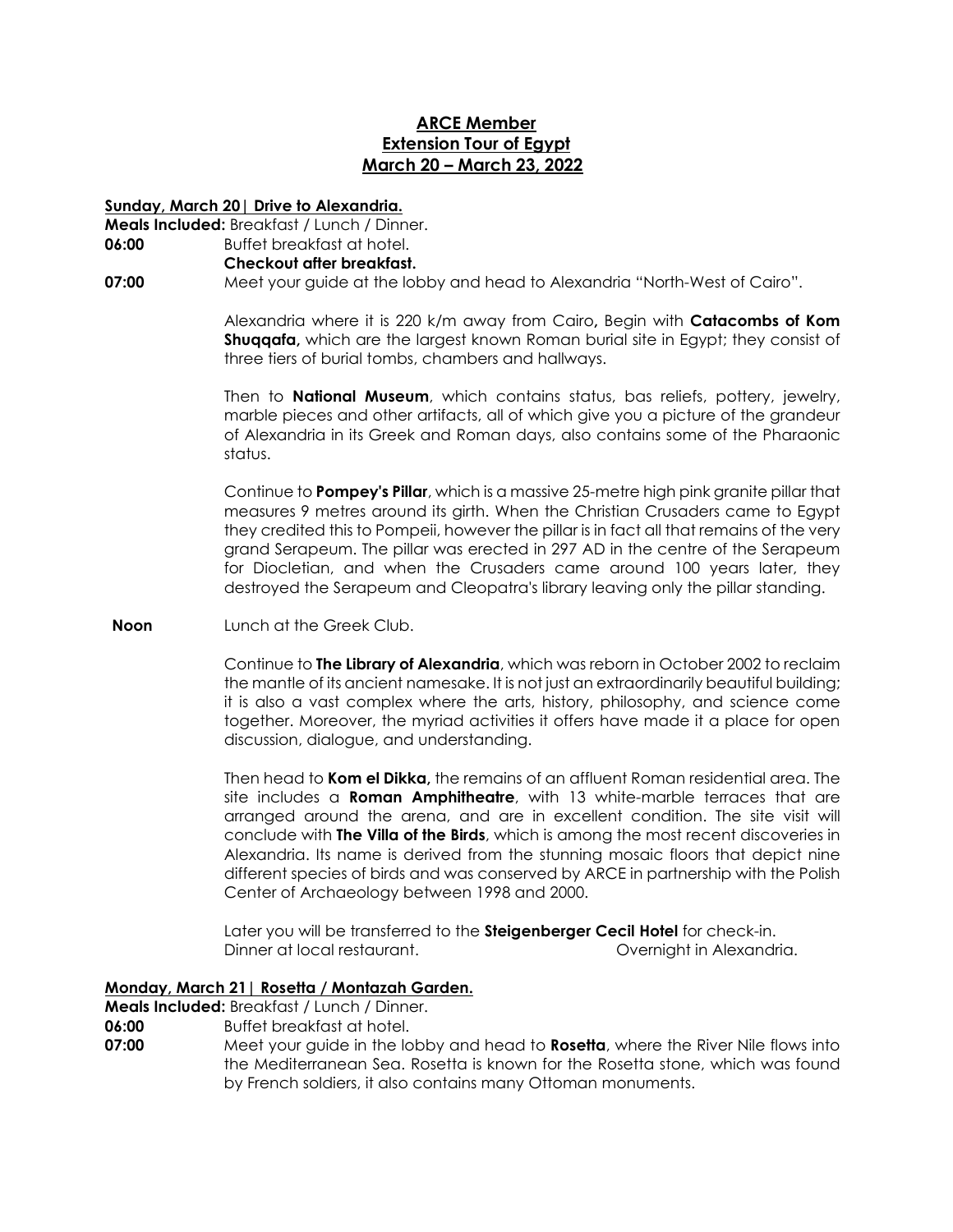On the day trip you will visit Qaitbay Fort, where the Rosetta stone was found by French soldiers in 1799. You will also visit the town of Rosetta, where you will see a number of Ottoman houses, the likes of which are only typically found in Cairo. The visit will include the Rosetta Museum, which is located in a conserved Ottoman house, as well as the Amasili House complex that is currently being conserved through ARCE's Antiquities Endowment Fund.

**Noon** Free time for lunch. **Lunch box included.** 

Upon returning to Alexandria, you will then visit the 19th-century **Montazah Palace** and its surrounding lush gardens.

Return to hotel and enjoy the remainder of the evening at your leisure. Dinner at local restaurant. Overnight in Alexandria.

#### **Tuesday, March 22| Abu Mina Monastery / Drive to Cairo.**

**Meals Included:** Breakfast / Lunch.<br>**06:00** Buffet breakfast at 1

**06:00** Buffet breakfast at the hotel.

**07:00** Meet your guide at the lobby and drive to Borg Al Arab city to visit **St. Mina Monastery**, which Located approximately 50 km southwest of Alexandria, the small village-town of Abu-Mina is home to St. Mena (Mina) monastery. St Mena is believed to have fallen as a martyr in the early 4th century when the Roman Empire was persecuting Christians. A modern monastery has been built on the location of an ancient church, where the Saint's remains are believed to be buried. A German archeological team has been working at Abu Mina since 1969. Buses depart regularly from Alexandria's new station (Baheej Station), to Abu-Mina. After reaching Abu-Mina, you can catch a microbus to get to the monastery.

**Noon** Free time for lunch. **Lunch box included.** Drive back to Cairo, upon arrive; transfer to **Intercontinental Citystars** for check in. Enjoy the remainder of the evening at your leisure. Dinner on your own. **Overnight in Cairo.** 

# **Wednesday, March 23| Final Departure. Meals Included: Breakfast.**

Buffet breakfast at the hotel or breakfast box. (Depends on your flight time) Check out after breakfast. Meet our representative at the lobby for your private transfer to Cairo Airport

Our representative will help you with all the departure procedures and formalities.

End of our services, wish you a nice trip

# **Payment Information**

| City   | <b>Hotel/Cruise</b>         | <b>Dates</b>            | <b>Nights</b> | Category             |
|--------|-----------------------------|-------------------------|---------------|----------------------|
| Cairo  | Steignberger Cecil          | March 20 - March 22     |               | Sea view rooms       |
| Cairo  | Intercontinental City Stars | March $22 -$ March $23$ |               | Deluxe rooms         |
| Rates: |                             |                         |               |                      |
|        |                             |                         |               | 10 paying passengers |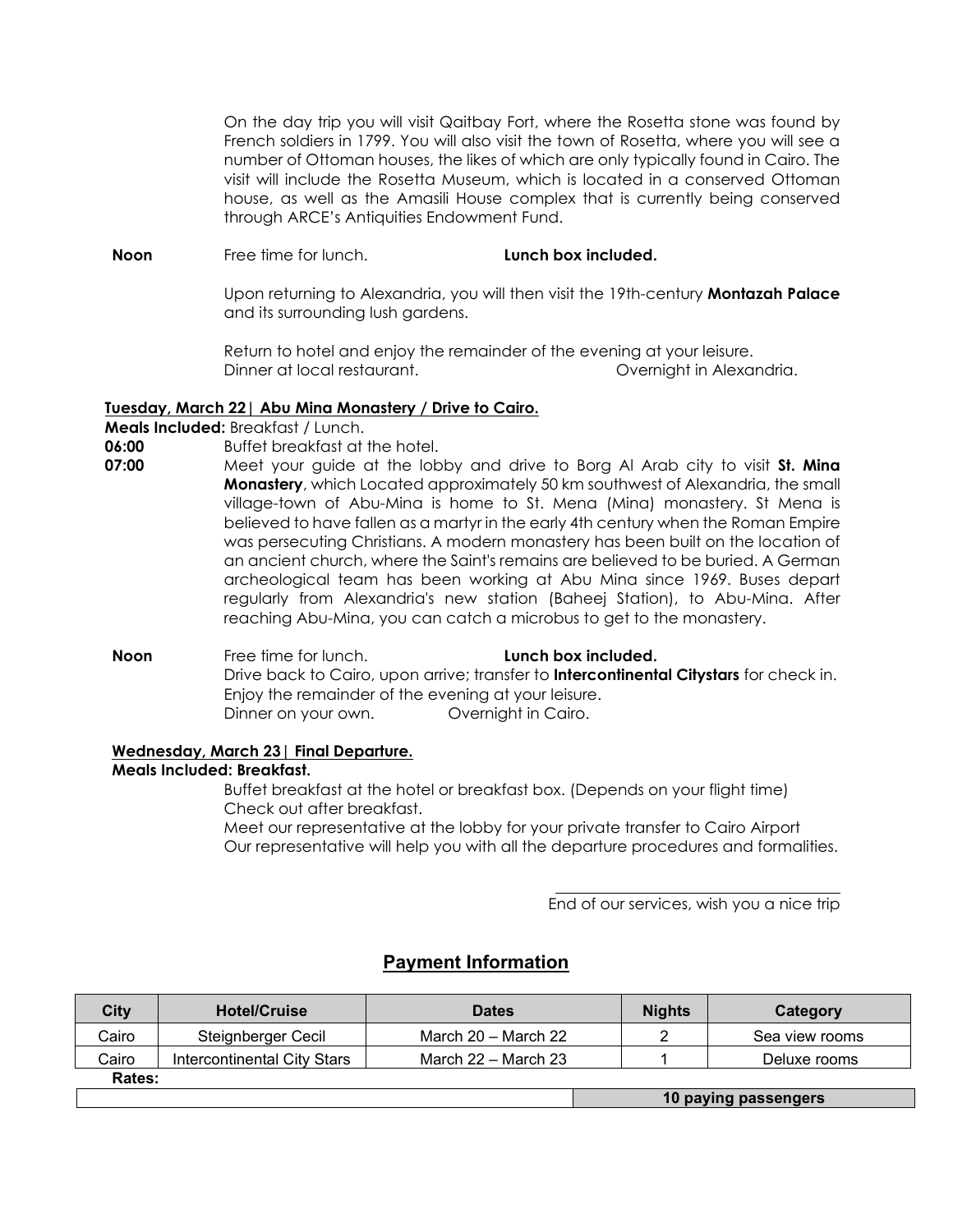| person in<br>double<br>Per     | USD<br>1.300.00 |
|--------------------------------|-----------------|
| $\sim$<br>Single<br>Supplement | USD<br>205.00   |

### **Rate includes:**

- All accommodation based on double occupancy per itinerary with breakfast daily
- All meals as shown in itinerary (B, L, D)
- Vehicle for departure transfer
- Land transportation per program by private coach
- All sightseeing and excursions, including entrance fees per program
- Private English-speaking guide throughout program
- Services of a professional Egitalloyd Tour Manager throughout the land tour program
- Water provided in bus during all visits transfers and all included meals
- Baggage handling at all hotels and airports, where available
- Tipping for Guide, Egitalloyd Tour Manager, hotels, restaurants, drivers

#### **Rate excludes:**

- International airfare between the U.S and the start and the end point of the trip
- Post-tour services
- Medical and trip interruption insurance; evacuation costs.
- Food or beverages not included in group meals.
- Items of a personal nature such as laundry, alcohol, telephone expenses, excess package fees, photo/video expenses inside sightseeing or museums (where allowed)
- Other items not expressly listed as included
- Travel insurance for medical AND political reasons

#### **Important Notes:**

• Prices are based on a minimum group size of **ten paying passengers** and are subject to increases if the number of paying passengers is less than twenty